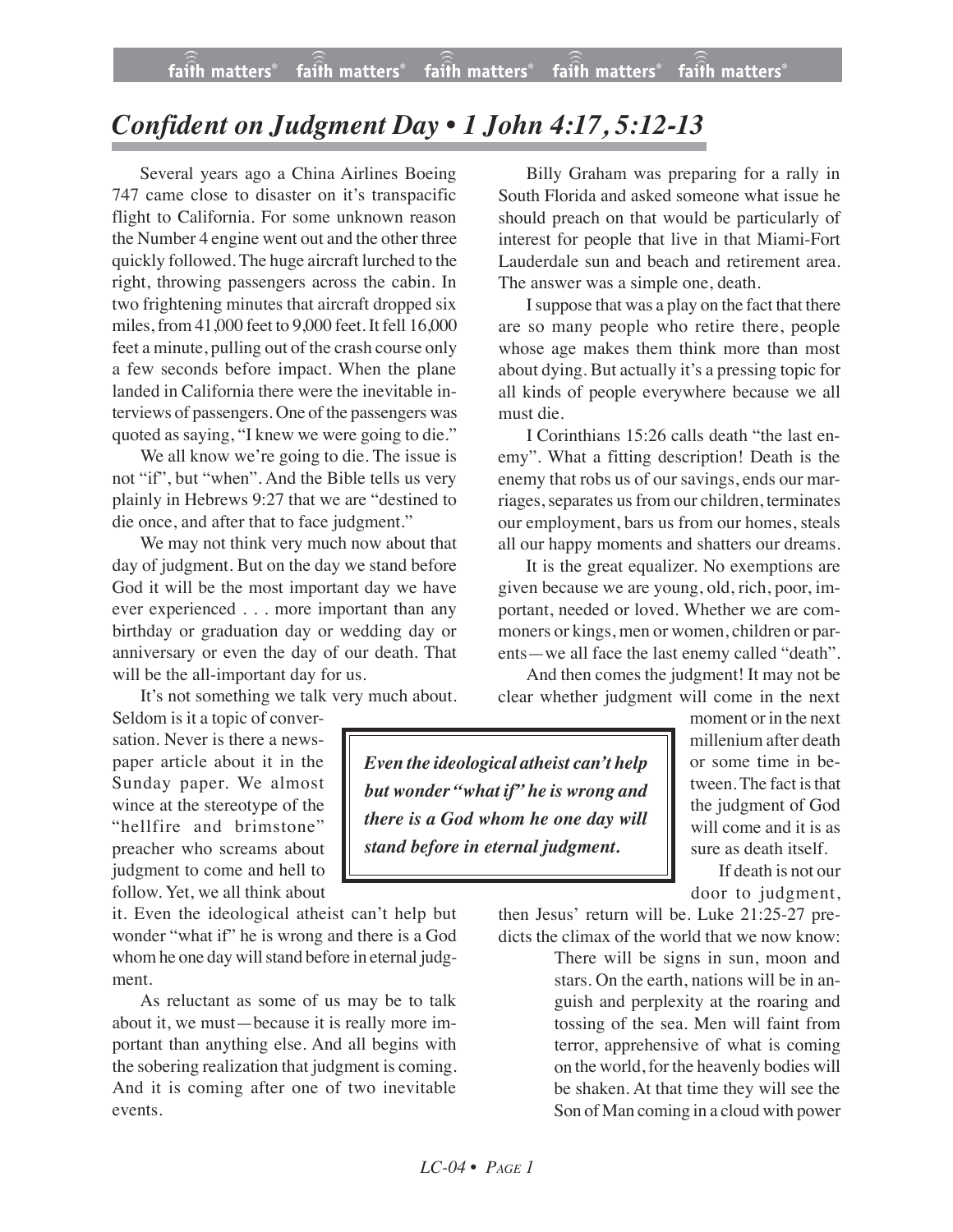and great glory.

The promise of Jesus' return was made at his departure in Acts 1. It is as sure as any other promise that Jesus made. He predicted that cataclysmic end times would come upon our world and that he would then return to earth as king and judge.

It will be quite an event! There will be advance warnings—upheavals in nature and politics (floods, famines, revolutions), but the actual event will be sudden and the time is unpredictable. Many at that time will be unprepared and will be taken by surprise according to Matthew 24:36-44:

> No one knows about that day or hour, not even the angels in heaven, nor the Son, but only the Father. As it was in the days of Noah, so it will be at the coming of the Son of Man. For in the days before the flood, people were eating and drinking, marrying and giving in marriage, up to the day Noah entered the ark; and they knew nothing about what would happen until the flood came and took them all away. That is how it will be at the coming of the Son of Man. Two men will be in the field; one will be taken and the other left. Two women will be grinding with a hand mill; one will be taken and the other left.

> Therefore keep watch, because you do not know on what day your Lord will come. But understand this: If the owner of the house had known at what time of night the thief was coming, he would have kept watch and would not have let his house be broken into. So you also must be ready, because the Son of Man will come at an hour when you do not expect him.

In today's language we would say that when Jesus Christ returns two people will be riding in a car; one will be taken and one will be left. Two people will be sitting together in a church service; one will be taken and one will be left. A husband and wife will be sleeping in bed; one will be taken and the other one will be left. Two students or co-workers will be walking down a hallway; one will be taken, one will be left.

What is particularly stunning about all this is that it could happen at any time. We have all our plans made for this week. They may include a business meeting, the sale or purchase of a new home, a trip across the country, an appointment to have a car fixed or a visit to the dentist or doctor. We all recognize that there is a possibility that it all could end with unexpected death for any of us, but it all could also end with the return of Jesus Christ to earth!

And then comes judgment!

When Jesus Christ returns he will return not as the sweet and lowly Jesus in a manger in Bethlehem. He will come as a ruling monarch and as a judge according to Matthew 25:31-32:

> When the Son of Man comes in his glory, and all the angels with him, he will sit on his throne in heavenly glory. All the nations will be gathered before him, and he will separate the people one from another as a shepherd separates the sheep from the goats.

All of this is quite sobering to say the least! But it need not be the least bit frightening. In Luke 21:28 we read, "When these things begin to take place, stand up and lift up your heads, because your redemption is drawing near."

For some the prospect of either death or Jesus' return is good rather than bad. Paul wrote the following in Philippians 1:21-24:

> For to me, to live is Christ and to die is gain. If I am to go on living in the body, this will mean fruitful labor for me. Yet what shall I choose? I do not know! I am torn between the two: I desire to depart and be with Christ, which is better by far; but it is more necessary for you that I remain in the body.

He's not scared about death, Jesus' return or judgment. In fact, they are all so wonderful that it's hard to choose between them and this present life. That is confidence for Judgment Day. It is confidence Paul had, but it is also confidence we can have. Judgment is coming for sure, but God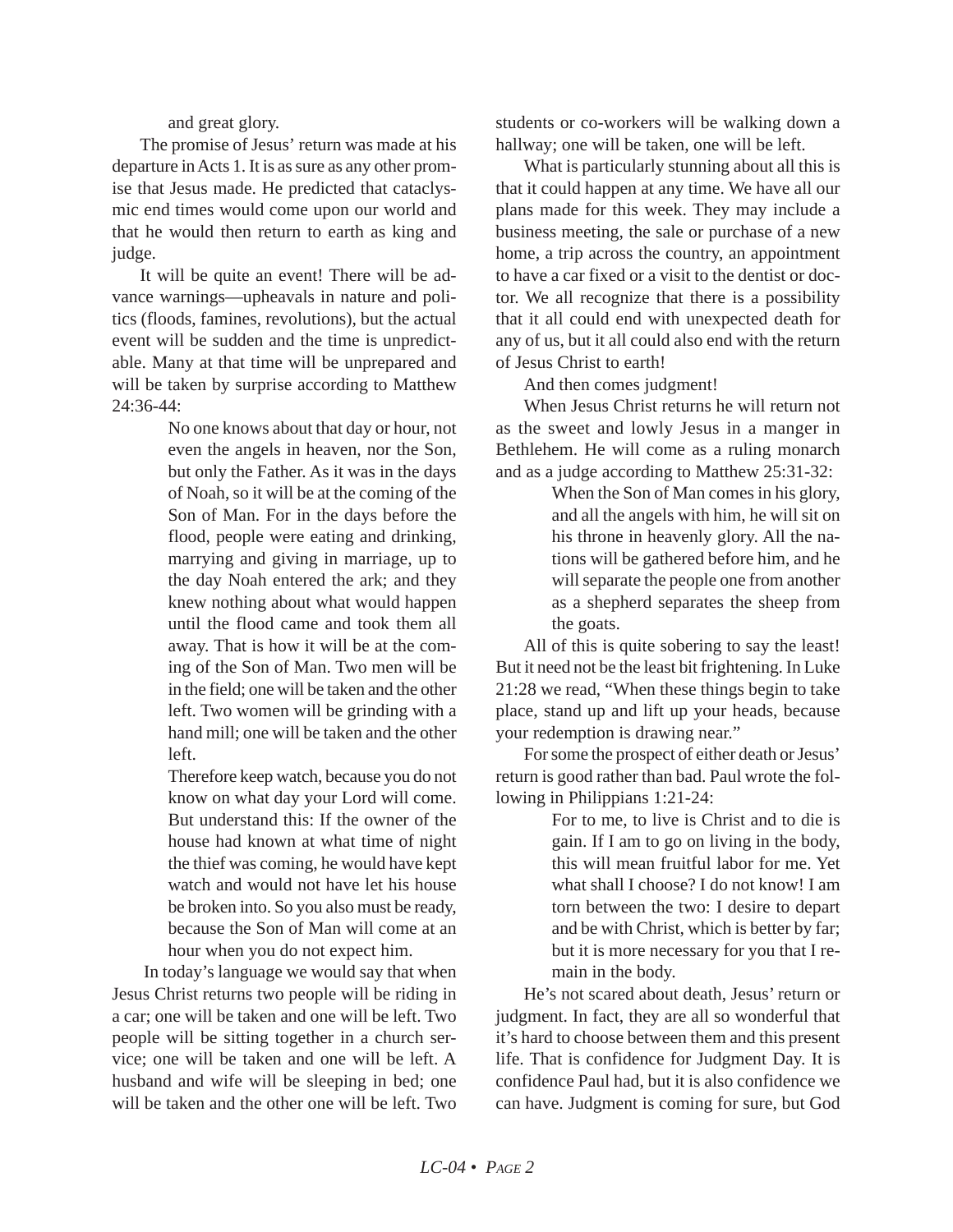gives confidence. This confidence means we no longer need to worry about what will happen to us when we die, when Christ returns or when Judgment Day comes because we are absolutely sure we are safe!

Often I have heard people, even very religious people, when asked if they will go to heaven when they die, answer quite tentatively, "I certainly hope so." God wants us to be able to say with great certainty, "I know so!" But how do we get that kind of confidence? Let's look at three concepts that help us build that kind of confidence.

First, is the concept of love. In I John 4:9-10 we are told:

> This is how God showed his love among us: He sent his one and only Son into the world that we might live through him. This is love: not that we loved God, but that he loved us and sent his Son as an atoning sacrifice for our sins.

God took the initiative. We didn't love God and then he loved us back. He loved us first and any love we have for God is a response to his initiative. We didn't seek salvation and escape from the judgment of God. God first sought to save us from judgment. That's a huge difference.

God the Judge first loved us and took action to save us. God paid the penalty!

The picture here is of a criminal, a victim and a judge in a courtroom. It is

frightening enough when we realize that we are the criminals and that we are clearly guilty beyond any reasonable doubt. We are sinners and we know it!

More frightening is the realization that God is the victim . . . and the Judge! (How would you like to go on trial for beating up and robbing a man only to discover that the man you beat up and robbed is the judge who is going to determine the verdict and pass the sentence? That's the way it is with God and us!

But God the Judge lovingly offers a dramatic solution! I John 4:10 says, "He sent his one and only Son into the world that we might live through him." God sent Jesus to take the punishment for our sins and crimes. The Judge then declared himself "satisfied"—penalty fully paid! That is absolutely fantastic love! I can't even begin to understand it. But it's true!

Such a dramatic loving action requires a response. It requires it because love always requires a response, especially such great sacrificial love. But, it also requires a legal response to the Judge. I John 4:14-15 tells us that "we have seen and testify that the Father has sent his Son to be the Savior of the world. If anyone acknowledges that Jesus is the Son of God, God lives in him and he in God."

In other words, each of us has to accept or reject God's deal. Those who accept God's offer are set free. Those who reject God's offer must then stand trial and suffer the consequences of their guilt. Today that choice may not seem all that important, but on Judgment Day it is going to be very important.

Can you imagine standing before God who sacrificed his own Son for our salvation and saying, "I was too busy!" or "I didn't feel like it!" or "I just thought I would wait"? How much better to respond "Yes" now!

> Let me tell you plainly—if you have not accepted Jesus Christ as your Savior, do it today! Pray right now to God and tell him "Yes" before death

unexpectedly occurs or Jesus Christ unexpectedly returns. Now is the time to prepare for judgment before it's too late.

Some people make that commitment to God and accept Christ as their Savior but they still don't have confidence. They worry about whether or not they're really Christians. They lack assurance of their salvation.

I have good news. You can be sure! I John 4:17 tells us, "In this way, love is made complete among us so that we will have confidence on the day of judgment, because in this world we are like him."

*Now is the time to prepare for judgment before it's too late.*